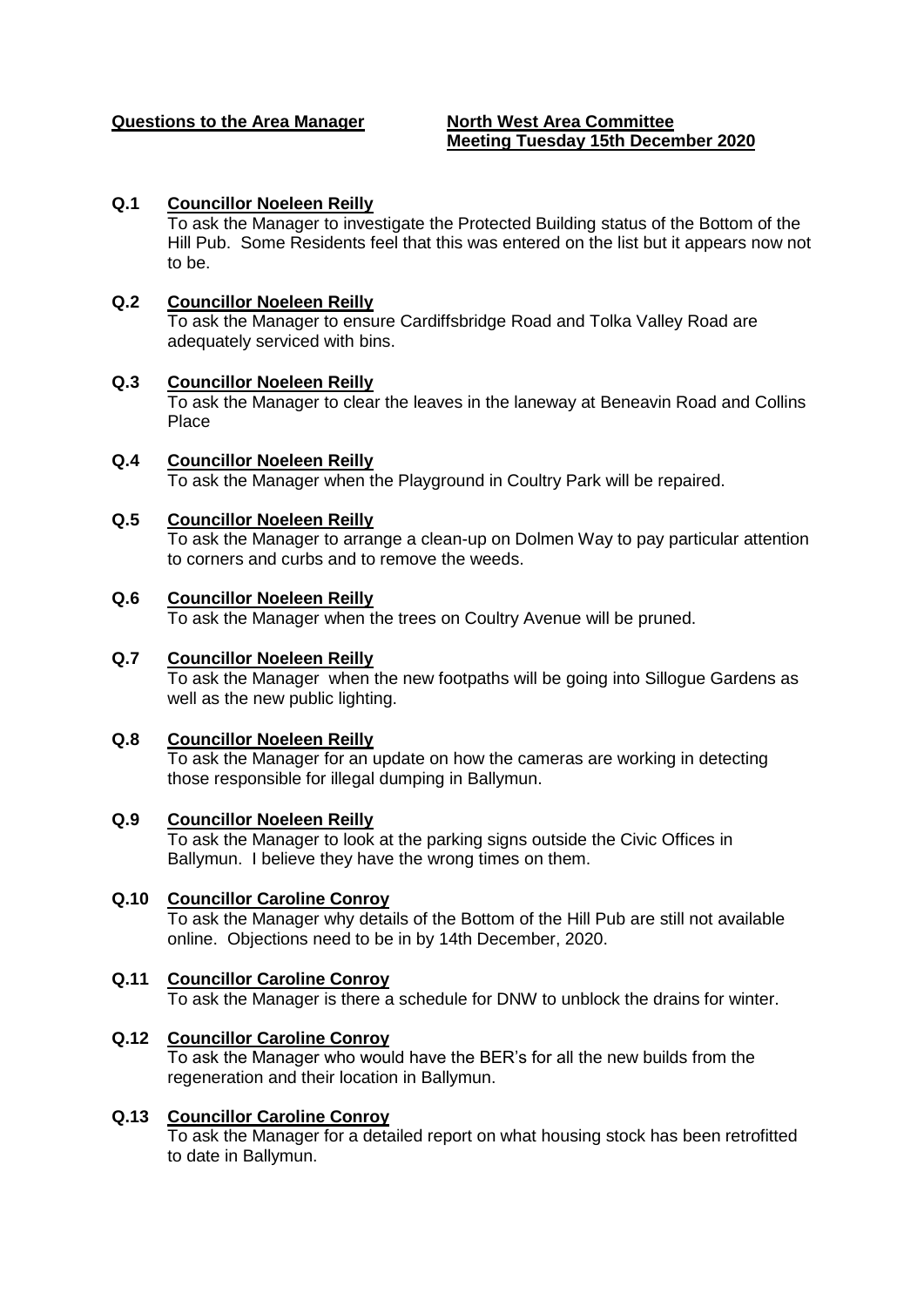# **Q.14 Councillor Caroline Conroy**

To ask the Manager for a map of Ballymun with the boundaries of the local areas clearly marked e.g. Poppintree, Sillogue, Shangan etc....

## **Q.15 Councillor Caroline Conroy**

To ask the Manager for a detailed breakdown of the types of housing stock and locations in Ballymun.

## **Q.16 Councillor Caroline Conroy**

To ask the Manager is it possible to organise more Sustainable Gardening courses for local groups in the area.

# **Q.17 Councillor Caroline Conroy**

To ask the Manager can we consider setting up SUDS for the storm water rather than allow it go into the very pressurised sewage system. There is a system in place in Stoneybatter which we could look at replicating in our local area.

# **Q.18 Councillor Keith Connolly**

To ask the Manager to arrange for the repair of the surround of the door at (details supplied) the damage was done while a new door was being installed.

# **Q.19 Councillor Keith Connolly**

To ask the Manager to carry out a full review of the new pathways at (details supplied) Was the funding allocated to repave the whole pathway. The standard of this work compared to a private contractor across the road is incomparable.

## **Q.20 Councillor Keith Connolly**

To ask the Manager to review the huge tree and pathways outside 72-74 Plunkett Avenue

## **Q.21 Councillor Keith Connolly**

To ask the Manager to expedite the repair of the pathway outside (details supplied) . There have been a number of falls at this location.

## **Q.22 Councillor Keith Connolly**

To ask the Manager to ensure (details supplied) are included in any new public bins in the area. The shop owners are happy to assist with the management of the bins.

## **Q.23 Councillor Keith Connolly**

To ask the Manager to arrange the repair of the gutter at (details supplied)

## **Q.24 Councillor Keith Connolly**

To ask the Manager to provide the Area Committee with the reports of the Traffic Advisory Group on traffic calming measures on Kildonan Avenue.

## **Q.25 Councillor Keith Connolly**

To ask the Manager to provide an update on the TAG request Ref No: 7017552

## **Q.26 Councillor Keith Connolly**

To ask the Manager how many tenants are on a 'tenancy warning' in the Finglas-Ballymun LEA at present.

## **Q.27 Councillor Keith Connolly**

To ask the Manager for an updated timeline on the redevelopment of Kildonan Park.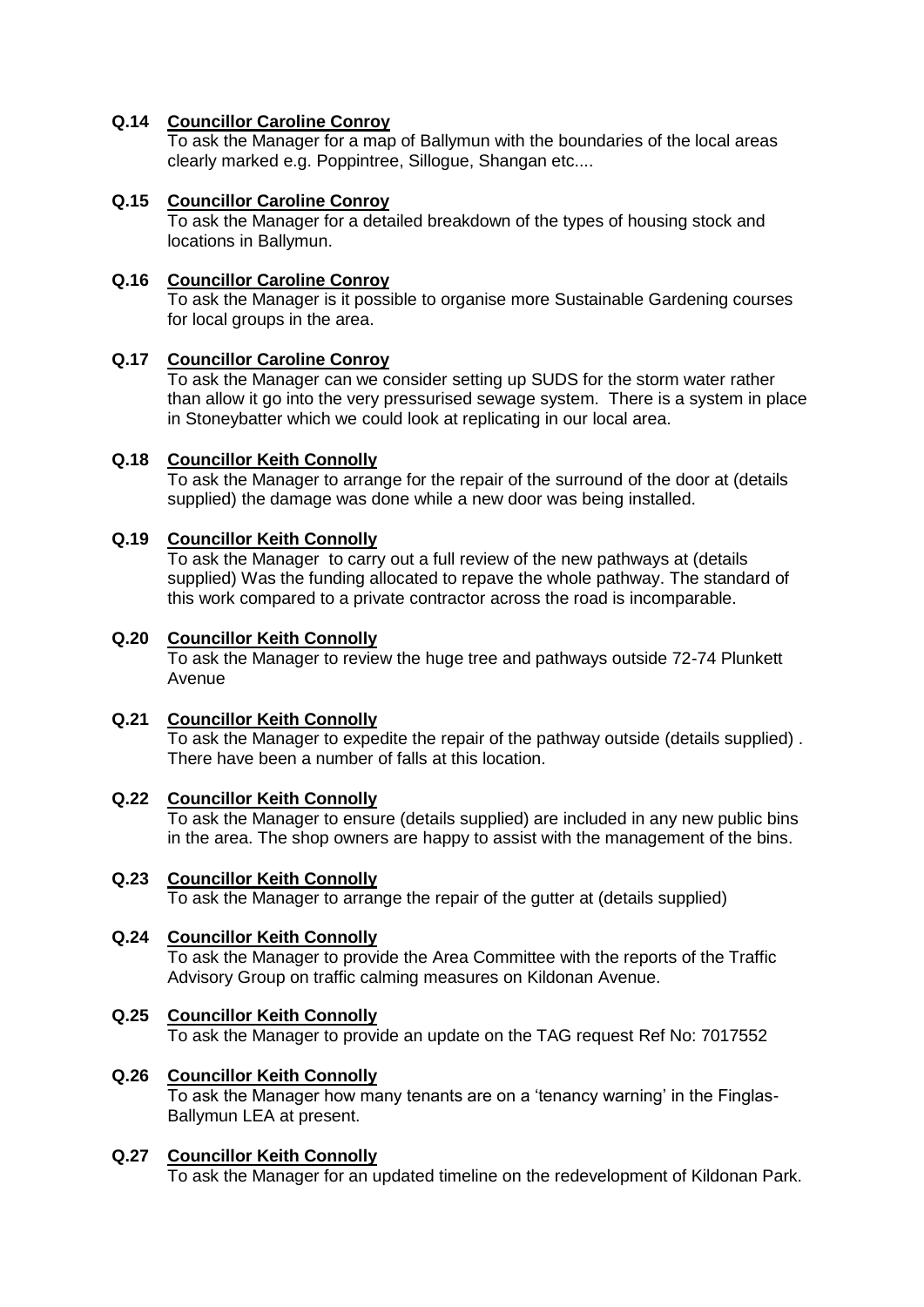# **Q.28 Councillor Keith Connolly**

To ask the Manager the amount of fines issued for dog fouling and littering in Dublin North West for the years 2016-2020 to date.

# **Q.29 Councillor Briege MacOscar**

To ask the Manager to provide an update on the housing maintenance issues at [details supplied], particularly the issues with dampness in the bedroom wall which seems to be caused by water running down the outside wall from the balcony above the property and has been worsening despite the interior wall being repainted recently.

## **Q.30 Councillor Briege MacOscar**

To ask the Manager to repair the road surface at [details supplied].

## **Q.31 Councillor Briege MacOscar**

To ask the Manager to repair the pavement surface at [details supplied] as the pavement slab has lifted and poses a trip hazard.

## **Q.32 Councillor Briege MacOscar**

To ask the Manager to fill in the empty tree pit at [details supplied] as it poses a significant trip hazard since the tree was removed.

## **Q.33 Councillor Briege MacOscar**

To ask the Manager to provide an update on the window repairs at [details supplied].

#### **Q.34 Councillor Briege MacOscar**

To ask the Manager to provide an update on the insulation scheme and which properties in the Finglas area will be insulated when the scheme and further funding is approved.

## **Q.35 Councillor Briege MacOscar**

To ask the Manager to review the height of the trees on [details supplied] as the trees are too large and cause significant issues with the pavement and road surface and may require a similar intervention as St Canice's Road received a couple of years ago.

## **Q.36 Councillor Anthony Connaghan**

To ask the Manager to arrange for works to be carried out on the footpath at Beneavin Road and Glasnevin Avenue southeast corner (near Advanced Pitstop) as the area is in a poor state.

## **Q.37 Councillor Anthony Connaghan**

To ask the Manager to arrange for extra bins at the Cardiffsbridge shops. People are sitting on the wall opposite and discarding litter onto green area. If there were more bins they might be less inclined to drop the litter over the wall onto the green.

## **Q.38 Councillor Anthony Connaghan**

To ask the Manager for an update on the planned development of the Church of the Annunciation site.

## **Q.39 Councillor Anthony Connaghan**

To ask the Manager to arrange for a regular clean-up of the St. Margaret's Road (Charlestown to McKelvey) as there is a litter build up along edging on a constant basis.